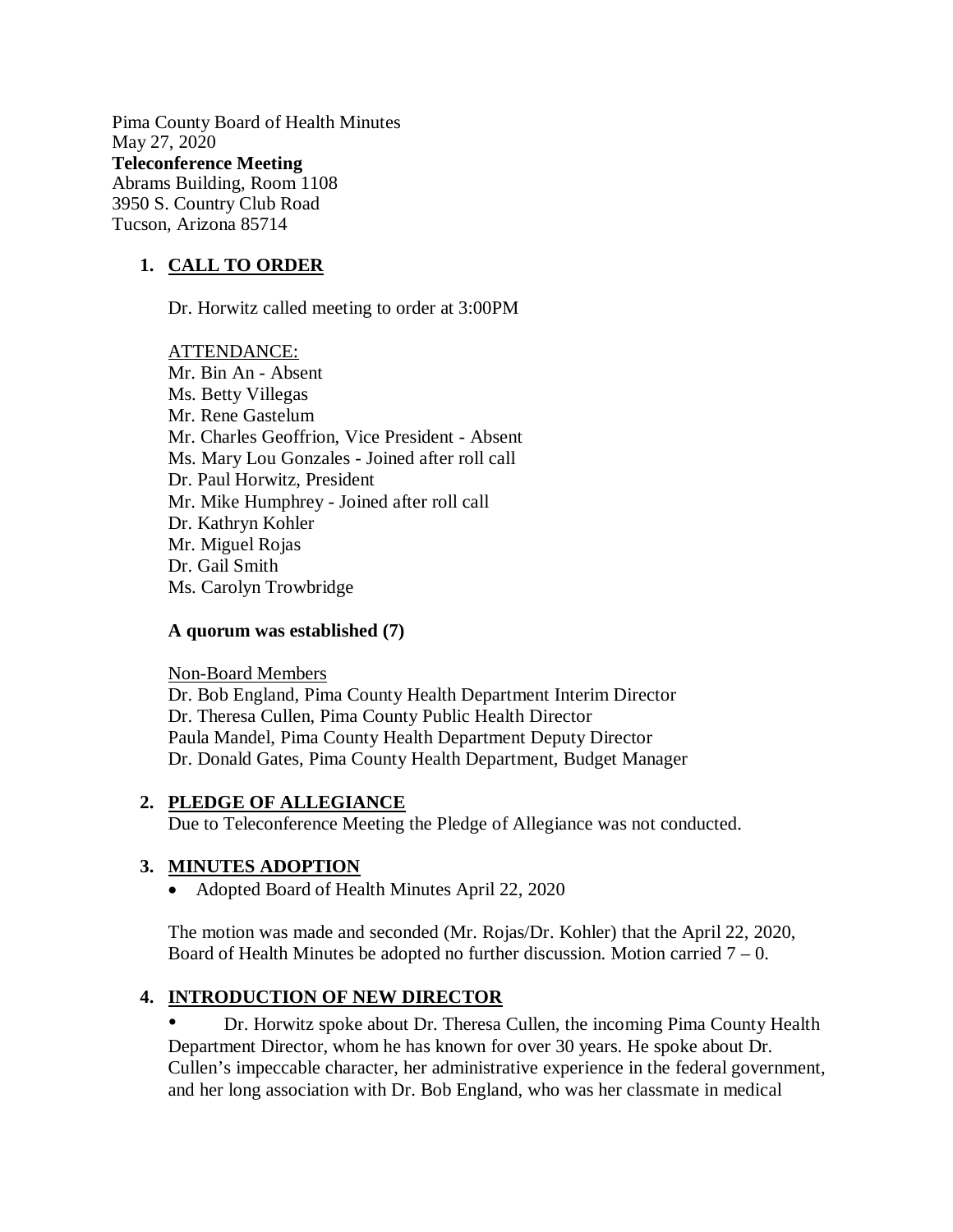school. Dr. Horwitz advised the Board that Dr. Cullen prefers to be called Terry, and that he has the utmost respect for her and that she is a wonderful person, very qualified and easy to deal with, and that he is very pleased with the decision to hire her to replace Dr. Bob.

### **5. DIRECTOR'S UPDATE**

• Dr. England opened the update with a discussion on where the Health Department (HD) budget sits right now based on the COVID-19 response, per Dr. Horwitz's request to know what the process will look like as it pertains to statutes rules and short- and/or long-term changes that may occur from using funds from the CARES Act and other sources, as well as pending deadline dates and other concerns. Dr. England asked Don Gates to provide information to the Board on where the HD is in the process.

Dr. Gates advised that Pima County Board of Supervisors adopted its FY2021 budget in special hearings recently. Prior to that, the County Administrator sent out directives requiring significant cuts in supplies, travel, training, and an initial 3% cut in personnel expenses with a subsequent 5% cut to follow. The County Administrator also instructed the County departments that it was likely – or at least possible – that there would be a salary reduction implemented in January 2021 if County revenues did not reach a sufficient threshold for normal operations.

Dr. Gates noted that the Health department, as a special health fund group, requested a variation from the cuts that were being imposed on all of the other departments. The HD agreed to a fund subsidy reduction that would meet the total value of the cuts without having to actually reduce PCNs, and as such has only had to suffer a \$35K decrease in its expenditure authority but a \$1.5M decrease in its general fund subsidy.

Dr. Gates mentioned that previously the HD was projecting to have a health fund balance surplus in the range of \$6M-\$7M at the end of this year, and thus were able to avoid, or accommodate, the subsidy reductions. And so, between the anticipated revenue reduction from the COVID closures, the general fund subsidy reduction, and from increased expenses in other areas, the HD will normalize its health fund balance and be able to accommodate FY2021 changes with undue difficulty.

Ms. Gonzales inquired if the raise being planned for Public Health Nurses is out of the budget and no longer being considered now. Dr. Gates said that it will be a more difficult situation but that doesn't necessarily mean that the effort should stop.

Mr. Humphrey and Mr. Rojas then inquired if there would be pay cuts for County Administrator Chuck Huckleberry or his key staff, and Dr. Horwitz asked if pay cuts are being considered across the Board or not. Supervisor Villegas responded that as far as she is aware there are no pay cuts right now as that part of the budget was not to be considered at this time, and it was also her understanding that pay cuts are not going to happen.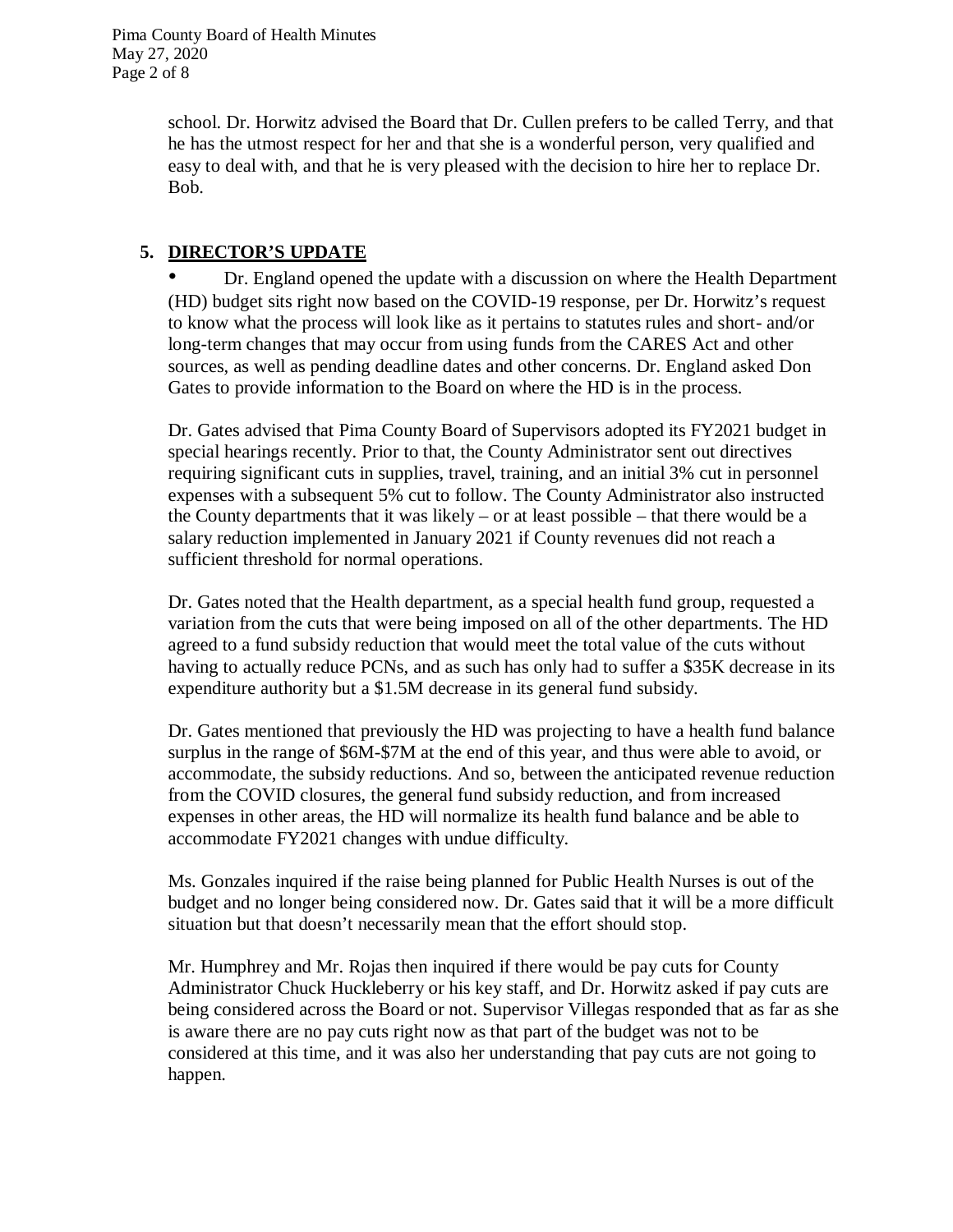Dr. Horwitz asked what the term length would be on a pay cut if it doesn't involve every employee. Dr. Gates advised that the initial memo laid out a plan for graduated cuts based on the individual employee's compensation, and that was presented as being comprehensively across-the-board with the expectation that there would be a sunset, but nothing was specified. Dr. Horwitz inquired what percentage was specified, and Dr. Gates advised that the range was from 2% to 8%, which he believes is the ceiling.

Mr. Keith Bagwell from Supervisor Villegas's office confirmed that pay cuts were removed from the budget adoption just a couple of days before the current adoption took place so that is no longer on the table at this time. Dr. Horwitz asked why the pay cuts were removed, and if they could be proposed for the future. Mr. Bagwell replied that yes, the pay cuts could always come back, but that they were removed from the tentatively adopted budget because Mr. Huckleberry issued a memo indicating he had decided the pay cuts weren't going to be needed.

Dr. Horwitz asked Dr. Gates to keep the Board up-to-date on the budget process so that it can be put on the agenda.

Mr. Rojas asked if there was any money coming from DC (federal government) to deal with this problem (COVID-19)? Supervisor Villegas confirmed that Pima County received \$87M from the CARES Act, and monies from that are being used for many items with the HD.

Dr. England noted that the Arizona Department of Health Services (ADHS) has received a \$150M grant from the Epidemiology and Laboratory Capacity (ELC) cooperative agreement from the US Centers for Disease Control and Prevention, much of which will be distributed to the counties. Dr. England said that Pima County Health Department (PCHD) is waiting to hear eligibility requirements and the amount of money that will be distributed, and is hoping to do some really key infrastructure work with those funds moving forward. Expects those details will be available for the next board meeting.

There was additional discussion regarding the CARES Act funds. Dr. Horwitz asked who is in charge of overseeing the CARES Act monies at the county level, and Supervisor Villegas advised that it is the County Administrator. Dr. England mentioned that the point of the CARES Act is to reimburse the local governments for all COVID-19 eligible expenses, but not for COVID-related loss of revenue. Dr. England noted some of the expenses eligible for reimbursement include salaries, supplies, temporary housing, rental of hotel space to use for isolation, and testing, but the majority is for the Public Health Response. Also, Arizona Governor Doug Ducey has been talking about redistributing some of the ADSH funds to the smaller municipalities for their expenses.

Dr. Horwitz asked if this funding will come close to covering the expenses Pima County has incurred in the COVID-19 response. Dr. England remarked that the total PCHD budget from County revenue – the Public Health Fund – is roughly \$11M annually, and the CARES Act funding is nearly 8 times that amount, so he feels that these funds will cover all the recent and near-future spending on supplies and testing that has been done.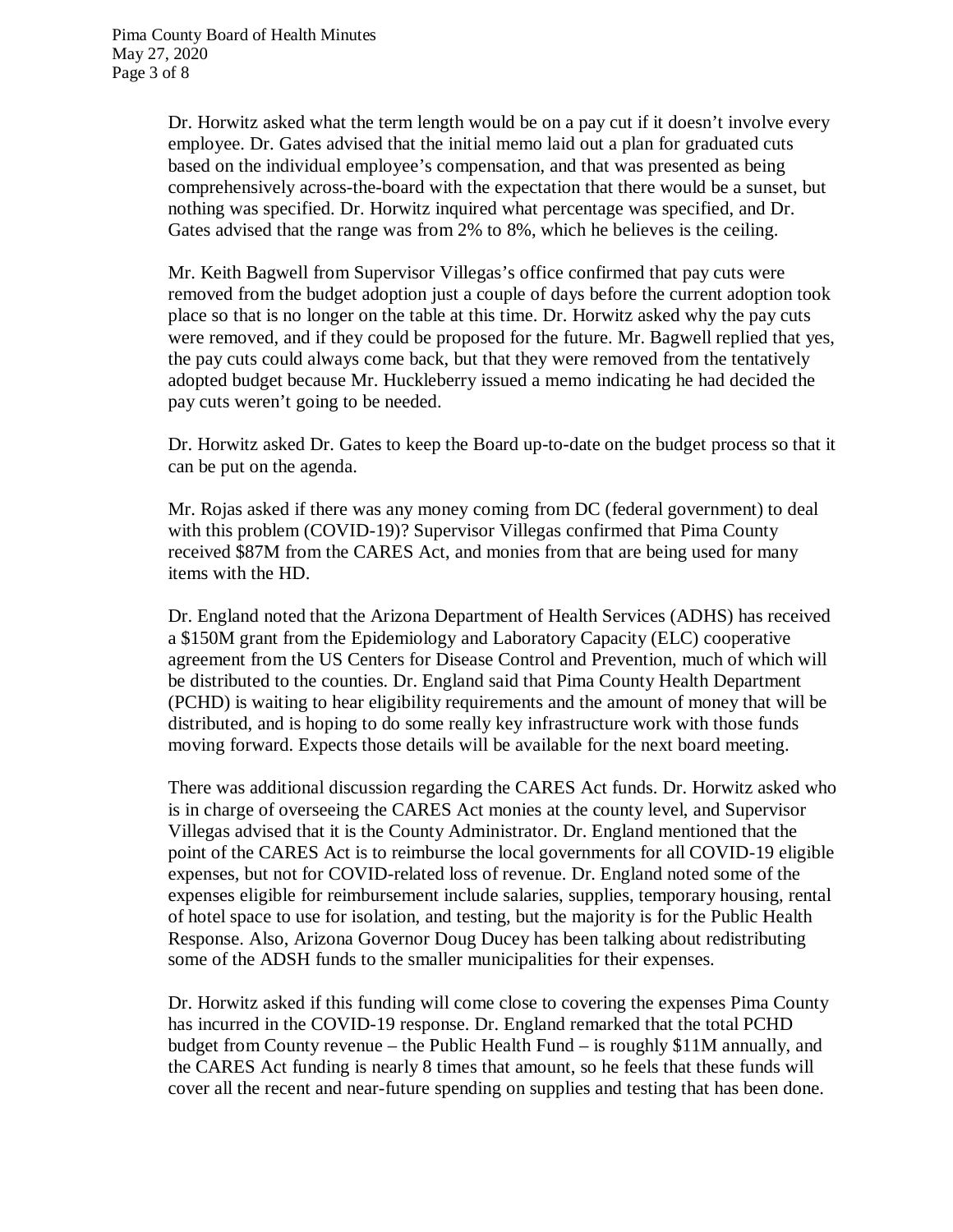Dr. Gates noted that current PCHD expenditures plus immediate encumbered expenses are on the order of \$8M, and while there are plans to significantly increase those expenditures when supplies become more available, he feels that PCHD is reasonably situated with the CARES Act funds and the current spending pattern.

Mr. Humphrey inquired if PCHD will be enhancing the environmental health outreach to businesses. Dr. England advised that the issue with supplying entities with Personal Protective Equipment (PPE) has not been an issue of money, but rather an issue of the supply chain not being able to meet the demand for basic PPE at this time. This has gotten better over time, and ADHS is due to receive some large shipments from other jurisdictions. However, PCHD has got to prioritize certain types of PPE for healthcare facilities that need them, because the situation remains that some long-term care facilities are currently risking their lives reusing equipment that is not intended for reuse, so it is critical to get PPE to healthcare workers first.

Dr. England continued the Director's update by discussing how critical the next few weeks will be in light of the recent reopening and subsequent relaxation of required social mitigation. He expects that the impact of the relaxation will become more apparent in early June, and noted that a couple of things may happen:

- May have a big spike;
- May have a gradual increase to rate of transmission and rate of cases;
- May continue to see a good trend of decreasing impact from this disease IF the virus itself begins to behave seasonally and is transmitted less during the summer months, which would be good news in the short-term, but not necessarily in the long-term.

The good news if the virus behaves seasonally is that it buys us more time, and there's a chance that really good treatment discoveries will be made and we'll be that much closer to a vaccine by the time we hit that second wave. However, the more seasonally this virus presents and the fewer people are infected through the summer, the potential is there for this virus to come back with a vengeance in the late fall and through the winter. A recurrence in the late fall could be bad for multiple reasons:

- It would be coincident with regular respiratory virus and flu season so it will be less obvious what people have;
- It bodes very poorly for the healthcare system to be able to handle the surge;
- It will require giving people multiple tests in order to identify what is going on.

Dr. England gave an overview of contact tracing, something that Public Health has done for decades for various diseases which tend to be less-common infections, and disease for which there is a good intervention or important information available for someone to keep them from progressing to more serious disease. He advised that PCHD is putting a lot of effort into redesigning their entire case investigation and contact tracing effort to prepare for what is coming. Keeping COVID-19 transmission really low, or trying to eliminate it via contact tracing, is going to be impossible because there are a lot of people whose exposures are unknown, and a lot of people who won't cooperate. It's worth the effort to do contact tracing but it will only slow the transmission of the disease, not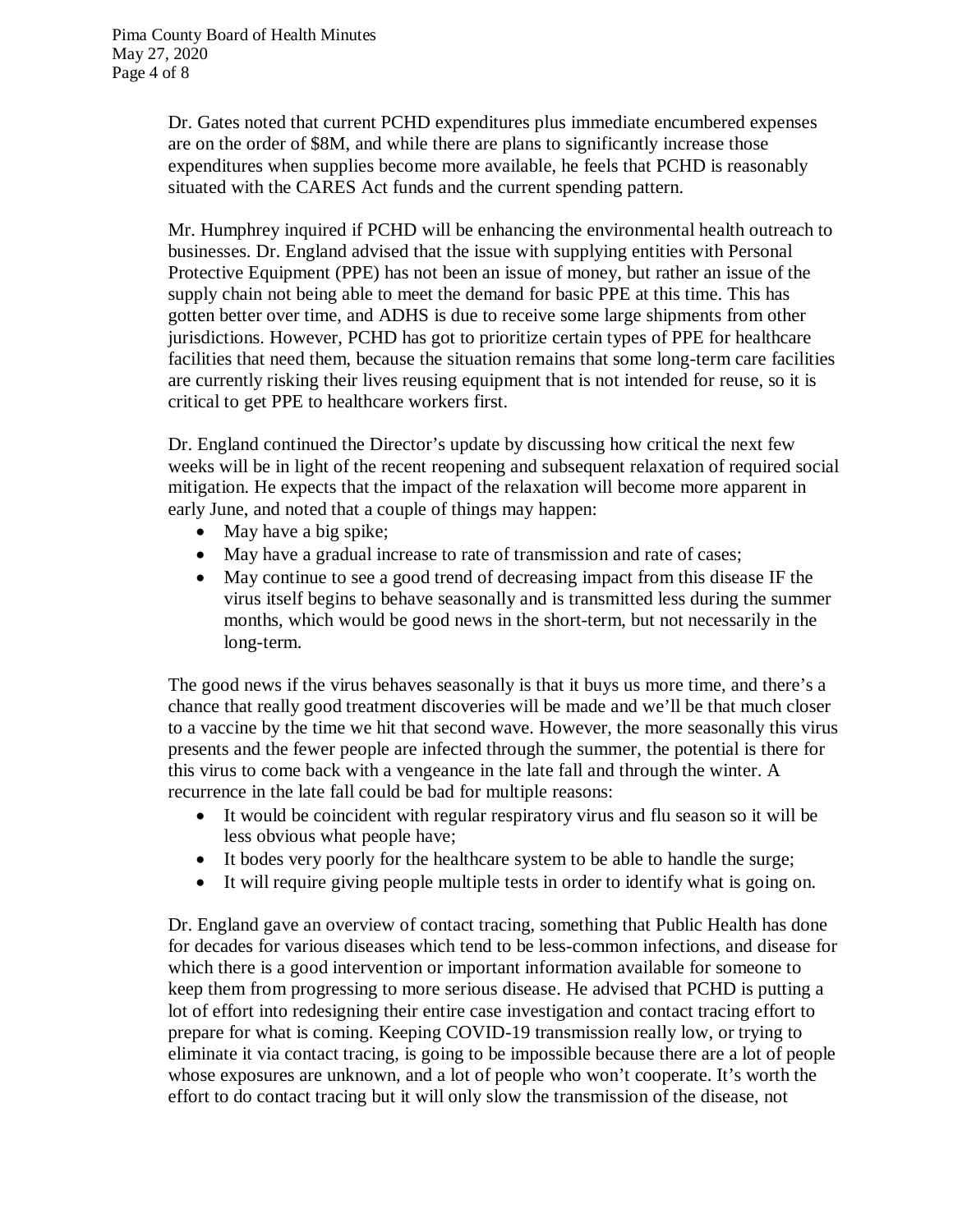prevent it, and Dr. England advised the Board to be prepared for less than perfect results no matter how good a job PCHD does.

Supervisor Villegas asked if actual COVID testing done in Pima County includes people tested more than once. Dr. England confirmed that actual test counts do include people who have had more than one test, from both the diagnostic testing and antibody testing. He also advised that the turn-around time for test results can be between 48 hours to more than a week. Dr. England asked the Board members to consider the following questions:

- Are people who need testing most getting it?
- And, will people get their test results back in enough time for it to make a difference to them?

Mr. Humphrey asked if there is a plan to help long-term care facilities get control of their ability to reduce their infection rates. Dr. England advised that long-term care facilities have been a priority since Day One. PCHD has prioritized PPE to long-term care facilities; every one of them has a liaison; have utilized academic expertise from the University of Arizona to help guide their infection control practices; they are prioritized for testing, and are contracting with entities to testing in the facilities. The goal is to do a one-time background level of everybody in a long-term care facility, then periodically retest those who are coming and going to try to nip outbreaks in the bud. Dr. England also reiterated that long-term care facilities are extremely high risk, and that 60% of all fatalities (not cases) have come from those facilities. He also noted that long-term care facility workers – staff - make up roughly 1/3 of all long-term care facility reported cases.

Supervisor Villegas inquired about the recently reported UPS outbreak, and Dr. England informed the Board that PCHD offered assistance but UPS management decided against assistance as they felt there was nothing new offered that they weren't already trying to do. And due to the extensive process required in getting information on an outbreak, as it currently stands that information is not provided in time for public health workers to get in there and try to address the outbreak early. Dr. England said this is one of the areas where PCHD is changing our policy and our procedure to get to quicker. Dr. Horwitz asked if laws need to be changed to force employers to report these things. Dr. England advised that there are reporting requirements in place for reporting outbreaks in certain types of facilities, such as childcare, schools, healthcare facilities, and that law changes are something the Board may decide to look at once PCHD has changed our process.

Mr. Rojas brought up the subject of zip code mapping, and Dr. England responded that he is absolutely sure community transmission is higher than others in areas with lower socio-economic neighborhoods, those with higher bus travel, or those with less access to healthcare. He noted it is abundantly clear that people with underlying health conditions are more likely to suffer the consequences from this disease, and that it is obviously disproportionally distributed across socio-economic and neighborhood lines. Dr. England will have Suzanne Goodman forward a report compiled by Mark Persons that analyzes the socio-economic categories of higher risk and rates to the Board. Dr. England will also send a link for the dot map that was produced to indicate where cases are, so the Board can see how that plays out over time.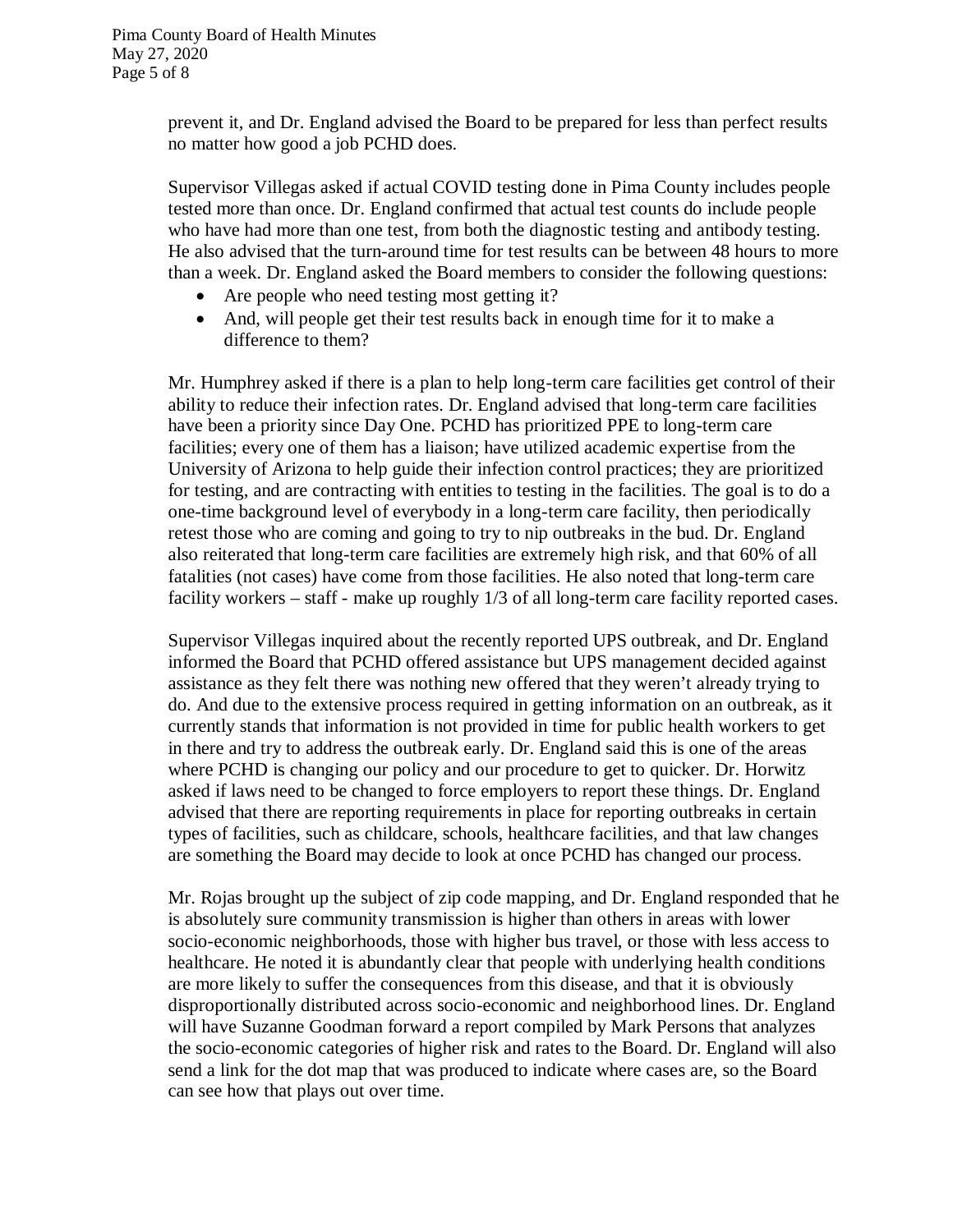Dr. England then concluded his Director's Report with heartfelt words of appreciation and gratitude for his time as Interim Director over the past 12 months of a 3 month job. He mentioned how he has really grown to love the community – both Tucson and Pima County – and the PCHD. He noted that this department is chock-full of really good, talented, dedicated people. Dr. England mentioned the fact that nobody quit, and that people have been working 60-80 hour work weeks, doing whatever was necessary and doing it incredibly competently, which he said bodes really well for the future of this place. Dr. England said he is very relieved to be leaving the PCHD in the hands of Dr. Theresa (Terry) Cullen, who he then introduced.

Dr. Terry Cullen provided a little bit about her own background:

- Went to high school in Phoenix
- Went to college in California
- Lived on the Navajo reservation where she taught for 2 years
- Went to medical school with Bob England
- Went to Cook County in Chicago for internship
- Was a National Health Service Corps scholar for 1 year, but left to move back to Arizona
- Had a 25 year career with the Public Health Service, serving as a public health officer at the San Carlos Apache reservation, and following that at Tohono O'odham in San Javier where she eventually became the Medical Director. She was at Tohono O'odham between 1986 through 1999, and even had the opportunity to work with Miguel Rojas when he was part of the State Public Health department at that time.
- Got into Health Information Technology and, after receiving a Masters in Population Health and Administration, became the Chief Information Officer for Indian Health Services.
- Spent a year working at the Department of Health and Human Services setting up new governance for Health Information Technology, and for large budget requests for CMS and NIH
- Retired and went to Virginia, where she was the Chief Medical Information Officer for the Veteran's Association, nationally, for 4 years
- $\bullet$  Joined the Regenstrief Institute a non-profit institute affiliated with Indiana University – and worked for almost 5 years in low- and middle-income countries doing health systems strengthening, health information technology, public health and population health
- Heard from her youngest daughter about the open position of Director for the Pima County Health Department, and sent in her resumé and a cover letter, and then discovered that Dr. Bob England was the Interim Director who was vacating the positon
- Hired with the PCHD and started working part-time in May 2020, increasing that to full time for the final week of May, and transitioning on June 01, 2020 as the new Public Health Director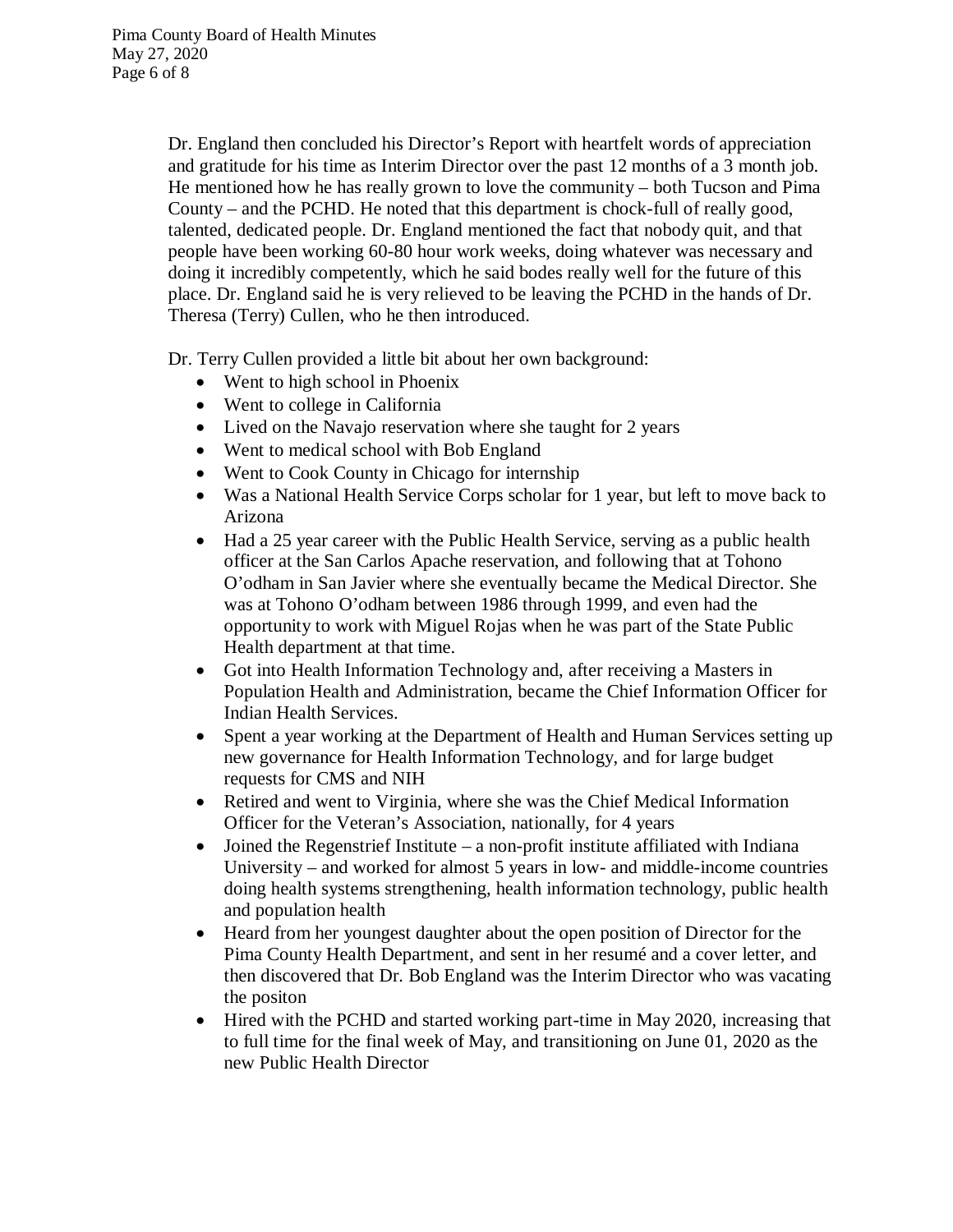Dr. Cullen mentioned that she is really excited and feels really blessed to have this position, as she has never actually worked in Tucson. Many of Dr. Cullen's extended family are in Tucson, so she welcomes the opportunity to give back to the community that's been so good to her.

Dr. Cullen did note that she doesn't know that she would have chosen to become the Health Director in a pandemic, but sometimes life give you opportunities you weren't planning on. She welcomes the opportunity to work closely with the Board members, and she is very impressed by the people she's met and had the opportunity to work with so far in the Health Department.

Dr. England mentioned that he is very comfortable passing on the baton to Dr. Cullen, particularly because of the data understanding she brings combined with her passion for health equity, and the caring she has for the communities, and he doesn't know anybody who is better poised to enter this job at this point and time.

Dr. Horwitz thanked Dr. England on behalf of the Board for his involvement, commitment and leadership in all that he's done in – and for – the community and the citizens of Tucson during his time at PCHD. Dr. Horwitz invited Dr. England to feel free to pop in on any Board of Health meetings if he felt so inclined.

Dr. Horwitz asked Dr. Cullen if the COVID-19 YouTube updates would be continued, because he feels they are comforting to the community. Dr. Cullen confirmed that the video updates would continue, and that there has been some discussion with the Public Health Director of the Tohono O'odham Nation to share in presenting, as well as other people willing to participate in them. Dr. Cullen also mentioned that the reach of social media for the Health Department in April was over one million views, which is very, very significant.

# **6. CALL TO AUDIENCE**

• Dr. Gates clarified that the expenditure limitation was set in the tentative budget adoption, with the final budget adoption being set for June 23, 2020.

# **7. SUMMATION OF ACTION ITEMS & PROPOSAL OF FUTURE ITEMS**

• Supervisor Villegas followed up on the Board request for her to contact Chairman Valadez and ask that he send an official request to the jurisdiction for more communication between all parties during the COVID-19 pandemic. Supervisor Villegas reported that this communication was already being done by council conferences on a weekly basis. Most of the time this was handled by County Administrator Huckleberry, but Chairman Valadez has requested that he be a part of these weekly meetings moving forward. It is Chairman Valadez's intention to begin leading the meetings, which he hopes will result in getting that communication going with the rest of the jurisdictions.